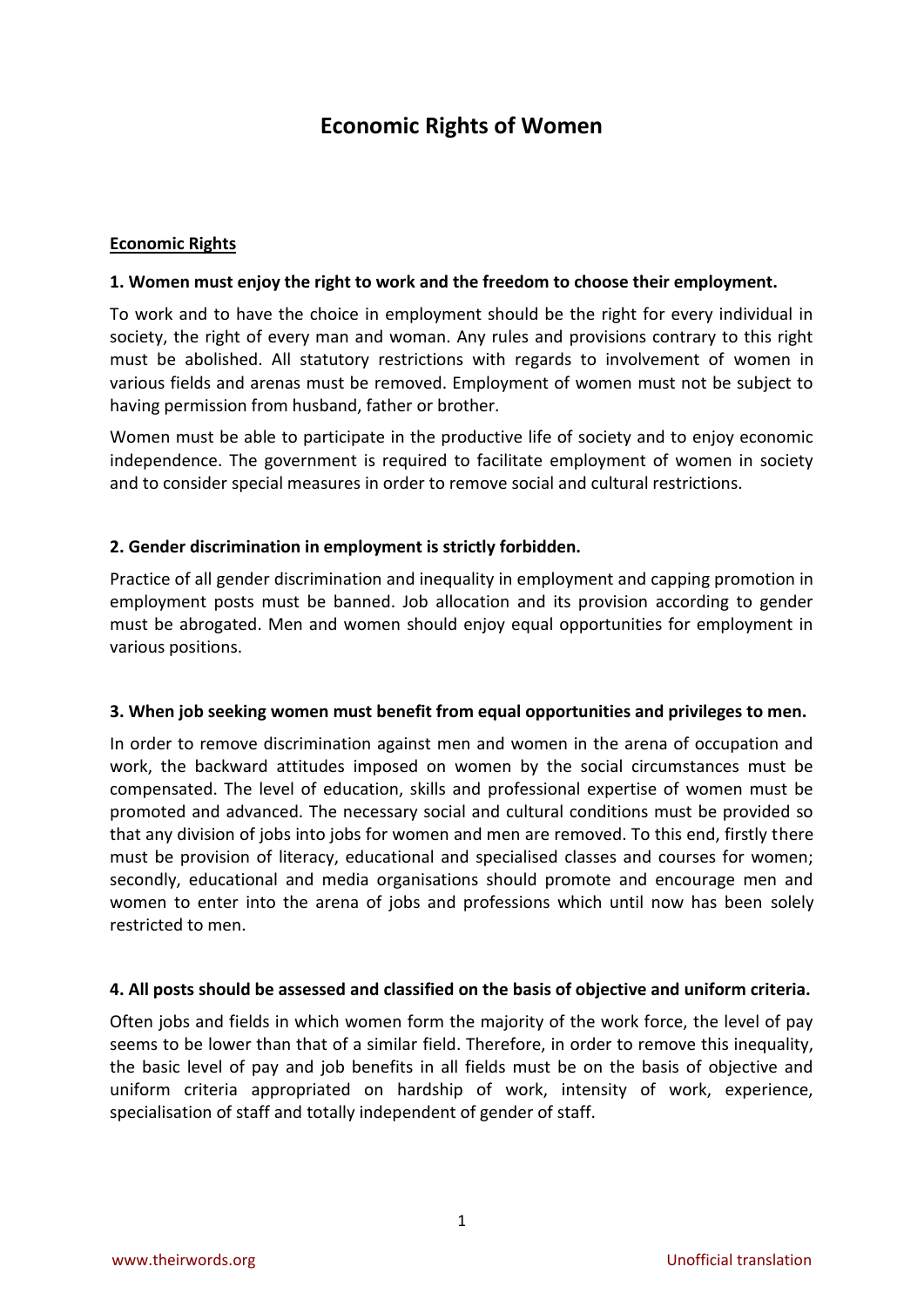#### **5. Equal pay in return for equal work**

Women largely are paid less than men under equal work conditions. This discrimination must be scrapped completely. In order to achieve this in reality and practice, equal pay in return for equal work must mean that basic pay and all job benefits for every man and woman employed must be calculated equally. Other payments such as housing and child benefit, etc must be awarded to man and women equally.

# **6. Men and women should enjoy equal social benefits**

Every individual in society must be eligible for unemployment benefits, pensions and disability allowance. Every individual over 18 years of age, who is able to work, whether man or woman, but is unable to find work, should receive unemployment benefits. Men and women over the age of 55 should receive pension payments. Those individuals under 55 who are unable to work due to disability should receive disability allowance. This should be awarded to women, independent of their jobs and spouse's level of benefits.

# **7. There must be special provisions in place when women have to work night shifts.**

Night shift work must be banned for both men and women, unless when essential in duties responsible for social welfare or technical provisions. The government and employers are required to provide necessary facilities such as transport for women at night, under no circumstances, parents of children under 3 years of age, must be employed to work night shifts.

# **8. Women workers are entitled to 2 days leave every month.**

Women are entitled to have 2 days off every month in order to rest during their monthly cycle without losing any pay or benefits.

# **9. Assigning harmful jobs to pregnant women or any work identified by medical authorities to be harmful to the health of the mother or the foetus is prohibited.**

The employer is duty bound to assign appropriate work to women who are primarily employed to these posts without deducting any pay from them. If this is not possible, the women employed in this field must enjoy leave from work with full pay and benefits, during their pregnancy.

#### **10. Dismissal of pregnant women from work is prohibited.**

Many employers for profit making and relinquishing their duty in observing the rights of pregnant women dismiss them under unreasonable excuses and as a result dismissal of pregnant women must be prohibited.

# **11. Women should be entitled to sufficient time for maternity leave.**

Women are entitled to 16-week maternity leave, 8 weeks prior to birth and 8 weeks after birth. The period of maternity leave may be extended at the discretion of the doctor. During